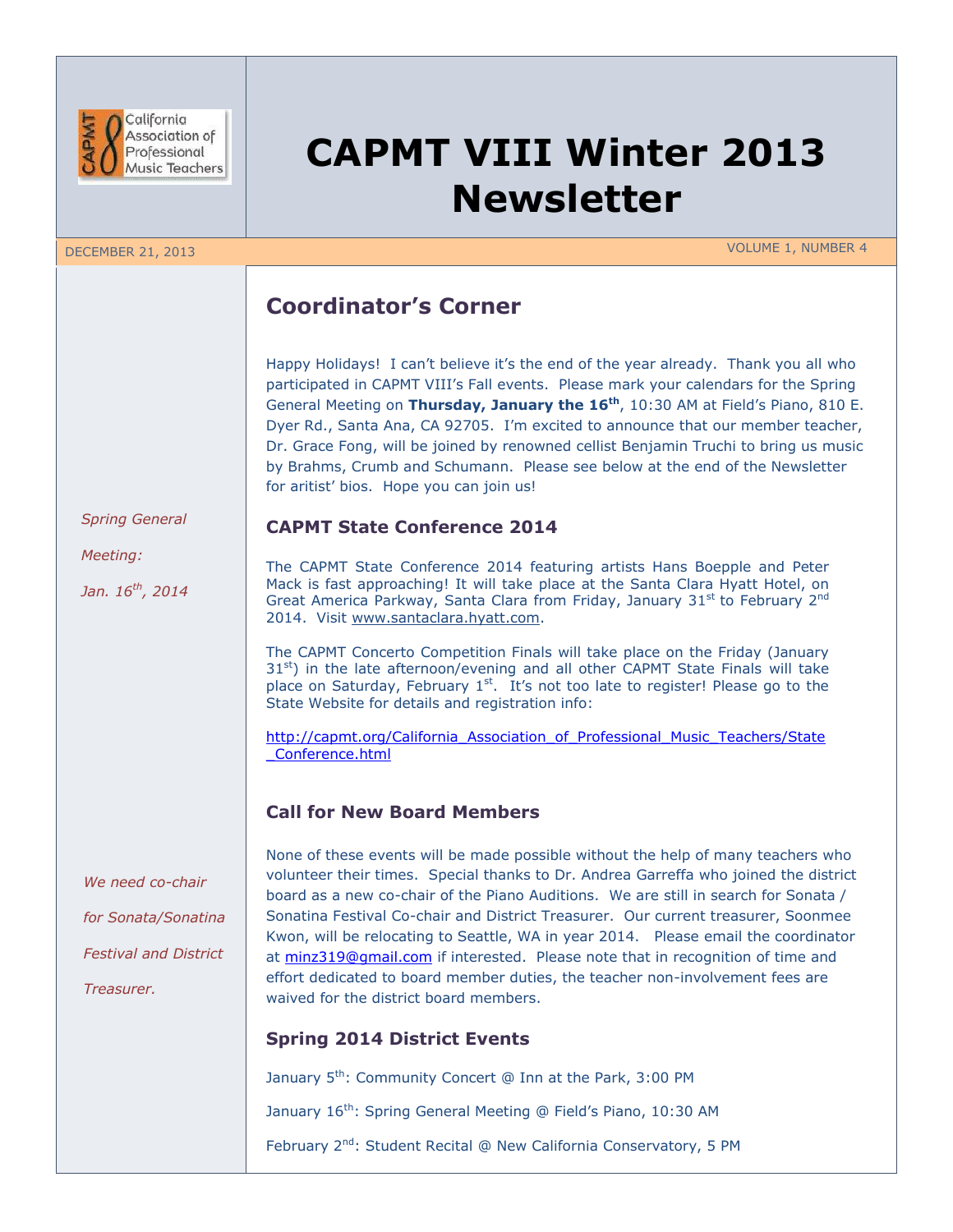March 2<sup>nd</sup>: Community Concert @ Inn at the Park, 3:00 PM

April 6<sup>th</sup>: Student Recital @ New California Conservatory, 5 PM

April 12<sup>th</sup>: CAPMT VIII Young Musicians Concerto Competition @ Field's Piano

May  $4<sup>th</sup>$ : Community Concert @ Inn at the Park, 3:00 PM

June 1<sup>st</sup>: Student Recital @ New California Conservatory, 5 PM

June 8<sup>th</sup>: Sonata & Sonatina Festival @ Salmon Hall, Chapman University

June 22<sup>nd</sup>: Student Evaluations @ Little Chopin School

TBA: End-of-the Year Party & Masterclass

### **CAPMT VIII Fall Events Results**

### **Piano Auditions**

Students Receiving Rating of 5 (Students of Su-Shing Chiu, Heidi Lee Kim & Joy Tseng)

Jenna Kim, Michelle Tekawy, Conrad Park, Andrew Park, Madison Park, Yi Ning Li, Candice Gwak, Sarah Chen, Michael Ho, Serena Yu, Jenna Yan, Joanna Chou, Tiffany Huang, Melody Chen and Claire Hsu

## **Ensemble Auditions**

Students Receiving Rating of 5 (Students of Su-Shing Chiu, Mami Higashi, Dr. Judy Huang, Heidi Lee Kim, Dr. Minji Noh Lee, Teresa De Jong Pombo)

Joshua Kim, Hannah Sim, Emily Uh, Sarah Chen, Laura Chen, Melody Chen, Tiffany Huang, Hanae Yoshida, Ayumi Gotoh, Donna Kim, Hanna Kim, Yi Ann Li, Yi Ning Li, Eitaro Inoue, Nicky Agahain, Sarah Williams, Kana Shaffer, Serena Yu, Lauren Yu, Erin Kim, Ethan Kim, Skyla Jin, Caitlyn Jin, Claire Hsu, Stacey Yu, Nao Ichikawa, Anne Morita, Benjamin Cheng, Ethan Cheng, Alexander Licudine, Mikaela Licudine, Channing Lee, Jessalyn Yam, Matthew Pombo, Minjee Kim, Robert Shlyakhtenko, Victor Shlyakhtenko & Gabriel Licudine

#### **Honors Audition**

Category B: Winner, Ryan Liu, Student of Dr. Emily Hung

Alternate, Christopher Cung, Student of Pamela Worcester

- C: Winner, Victor Shlyakhtenko, Student of Teresa De Jong Pombo Alternate, Chloe Nelson, Student of Pamela Worcester
- D: Winner, Jade Chen, Student of Dr. Myong Joo Lee Alternate, Alice Cung, Student of Pamela Worcester
- E: Winner, Kelly Hur, Student of Dr. Myong Joo Lee
- F: Winner, Danielle Braga, Student of Teresa De Jong Pombo Alternate, Ashley Bui, Student of Dr. Susan Boettger
- H: Winner, Kristi Mckinley, Student of Dr. Janice Park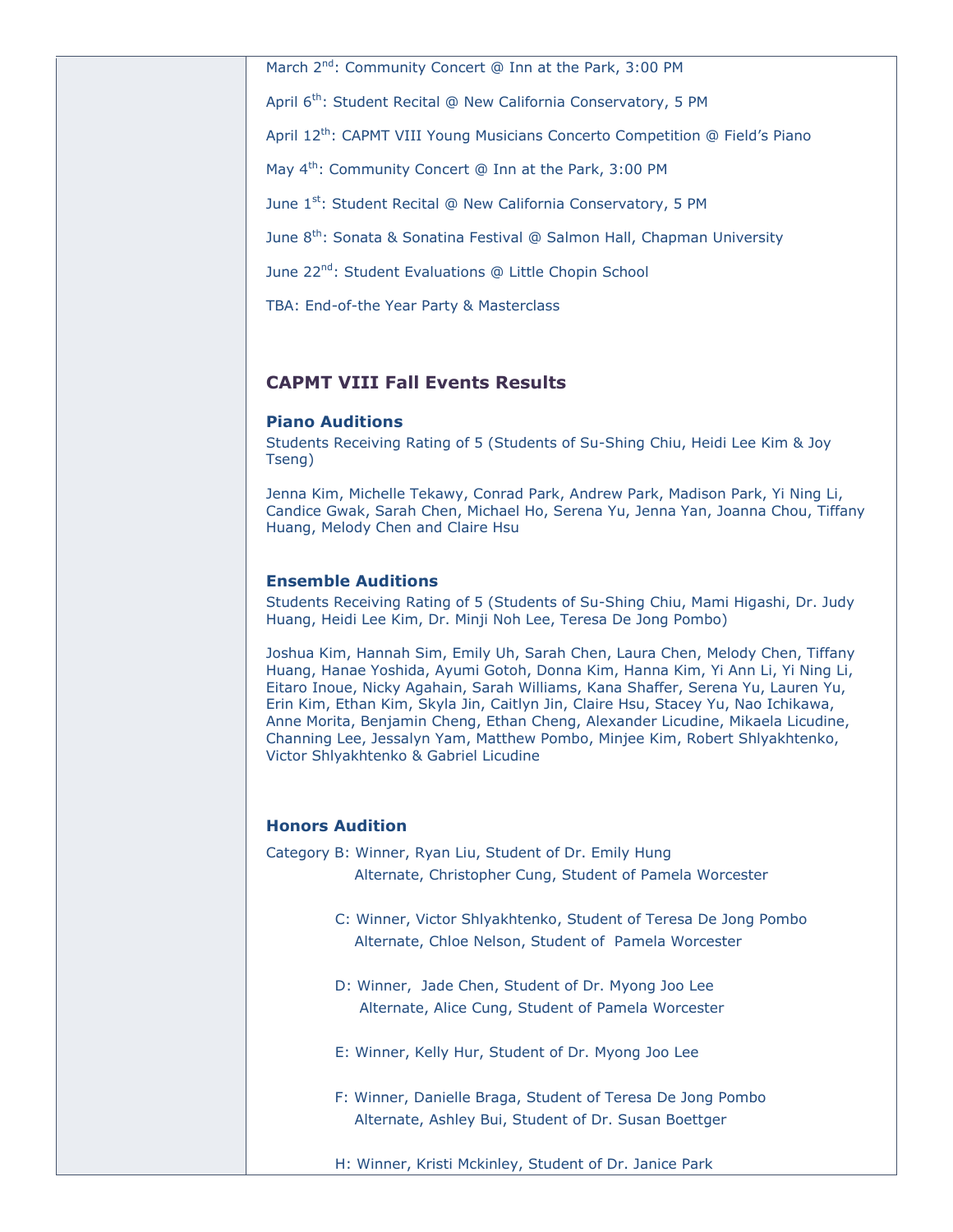#### **Contemporary Music Festival**

Category I: Honorable Mention, Kohana Baird, Student of Su-Shing Chiu

- II: Winner, Jevan Burmahln, Student of Lusine Shahinyan Alternate, Abbie Maruna, Student of Mami Higashi
- IV: Winner, Emily Uh, Student of Dr. Minji Noh Lee Alternate, Elaine Chao, Student of Heidi Lee Kim
- V: Alternate, Sophie Yeh, Student of Laurie Meinhold

### **About the Artists**

#### **GRACE FONG**

Praised as "positively magical," an artist of "rare eloquence and grace," American pianist, Dr. Grace Fong is currently the Director of Keyboard Studies at Chapman University, Conservatory of Music in Orange, California. She is also faculty at Claremont Graduate University, teaching and advising Doctoral Candidates of Piano Performance. Dr. Fong performs internationally as a concerto soloist, recitalist, and chamber musician and has made appearances at Weill Hall at Carnegie Hall, Lincoln Center, the Kennedy Center, Phillips Collection, Hollywood Bowl, Great Hall in Leeds, UK, Severance Hall in Cleveland, Ohio, the Liszt Academy in Budapest, Konzerthaus Dortmund, Germany, among others. She has been a prizewinner of numerous international competitions including the Leeds, the Bosendorfer, the Cleveland, and the San Antonio International Competitions. She has been named a "Presidential Scholar of the United States," awarded previously by former President Clinton. She is a guest artist and faculty at various festivals including the Innsbrook Institute, Schlern International Festival, Montecito Summer Festival, among others.

Dr. Fong can be seen on PPS, BBC, award-winning C-Music tv, and can be heard on the RED and Heinz labels.

For more information, please visit www.pianistgracefong.com [<http://www.pianistgracefong.com/>](http://www.pianistgracefong.com/)

#### **BENJAMIN TRUCHI**

Described as "adventurous, rebellious, and passionate" and a performer who "stands out among the others," French cellist Benjamin Truchi has established himself on the classical music scene as one of Europe's most interesting young soloists. He has performed in France, Italy, Austria, Czech Republic, Israel, Belgium, United States, among others. Benjamin is recognized for his superlative artistry, his technical prowess, and his charismatic performing style. He began the cello at the age of 6 in Cannes, and entered the Nice Conservatoire, graduating with a 1st Prize in cello. He then joined the National Academy of Paris (C.N.R.) and obtained his Perfectionnement in cello. At 17, he was accepted to the prestigious National